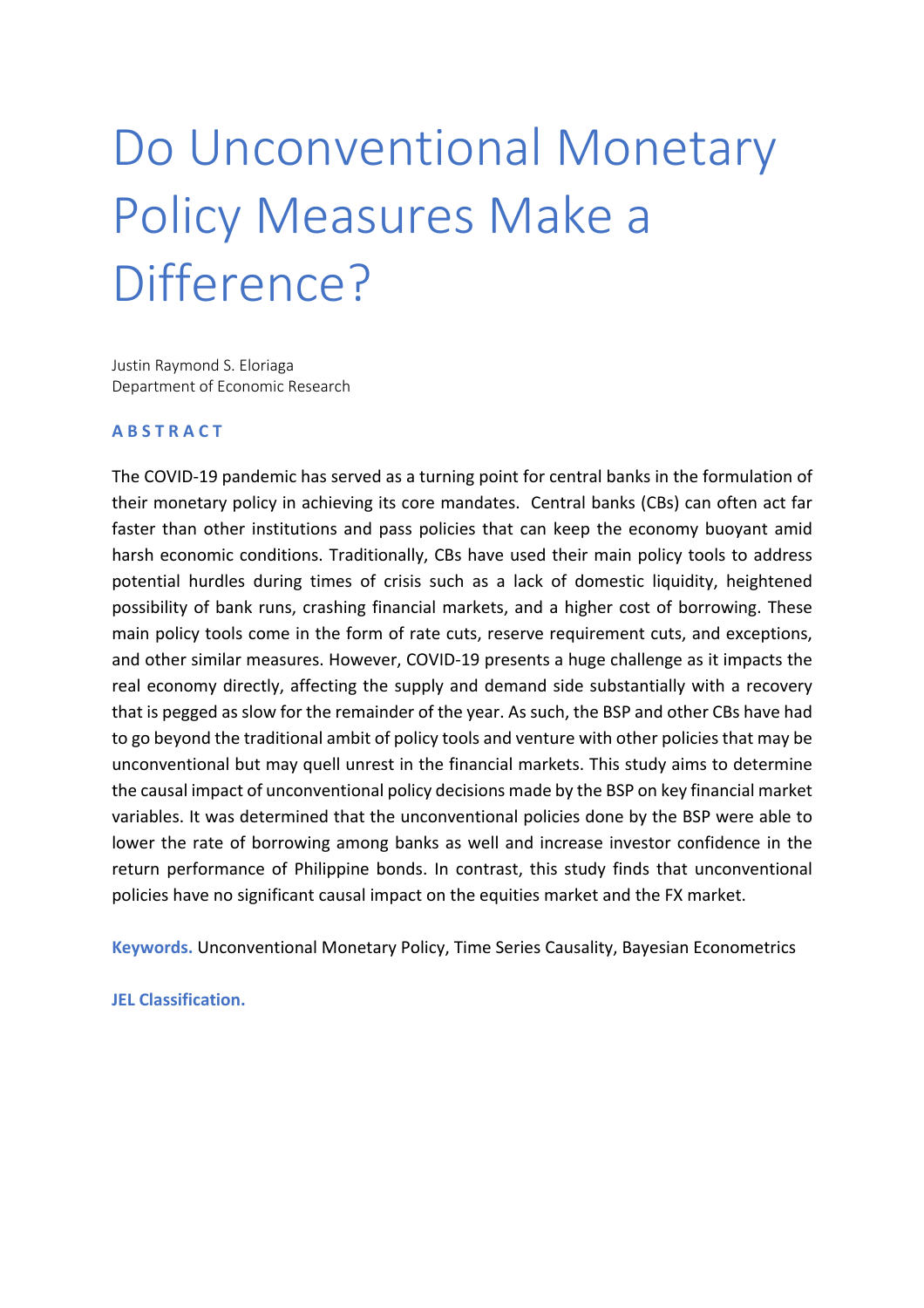# **Table of Contents**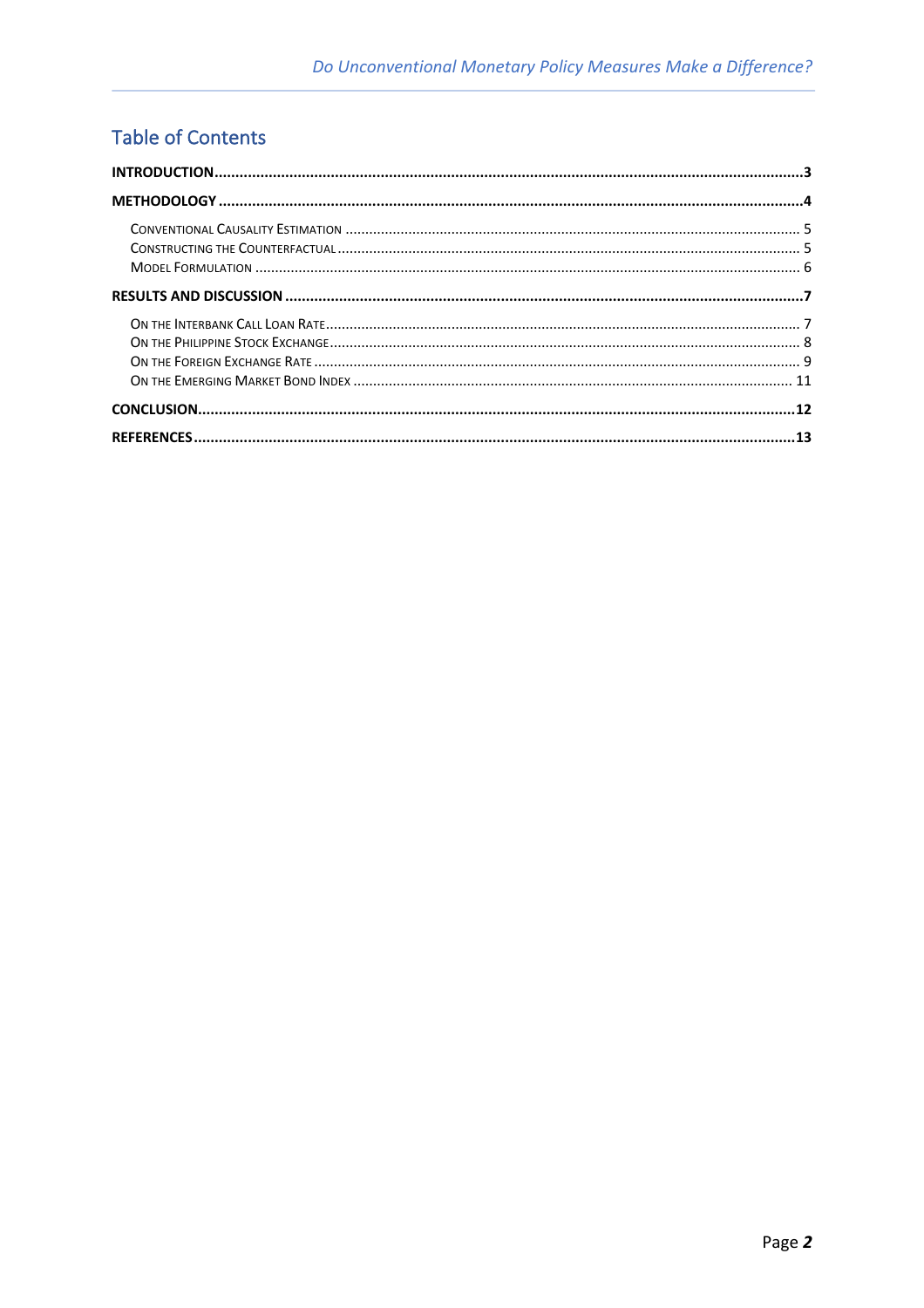## Introduction

The recent COVID-19 pandemic has forced central banks to rethink the effectivity of their policy tools in terms of dealing with a crisis that directly affected the real economy. Many economists believe that the impact of the pandemic will be far longer lasting than the impact of the recent global financial crisis (GFC) prompting a proper rethink about the conduct of economic policy. What is evident is that most government institutions and central banks have approached this pandemic in very similar regard to how they responded to the GFC. That is, relying on their existing policy tools and other fiscal measures to keep the economy buoyant in turbulent times. However, to alleviate what is considered by many to be predominantly a health crisis, unconventional policy tools may prove to be more effective. Regardless, the need to reinforce confidence in the ability of a country to provide enough liquidity and to ensure a lower cost of borrowing is imperative for an economic recovery.

This study aims to see if the initial unconventional policy measures done by the BSP have had some causal effect on easing the financial markets. By an easing, this means that banks are more likely to lend to the public, the equities market has recovered slightly and has lower volatility, and general confidence in the future of the financial markets is felt. This paper makes use of an analysis that seeks to determine the causal impact of policy action, in this case, the announcement of BSP's asset purchases from the Bureau of the Treasury, which is outside the traditional ambit of policy responses the BSP uses. This method follows Brodersen et al. (2015) which generalizes the typical difference-in-difference frameworks on time series by directly modeling the counterfactual scenario before and after the intervention in a pure Bayesian estimation of the average treatment effect and a model averaging framework to produce the most appropriate counterfactual estimate using synthetic controls.

In this study, the goal is to ascertain whether key financial market variables had eased off post the measures of the BSP. The financial market variables implored will be the Philippine Stock Exchange index (PSEi) to represent the equities market, the USD/Php Exchange Rate to represent the foreign exchange market, the Interbank Call Loan Rate (IBCL) to represent the cost of borrowing, and the JP Morgan Emerging Bond Market Index for the Philippines (EMBI-PH) to represent the bond market. A description of each variable is seen in *Table 1*. These variables were selected as they are key indicators typically looked at when assessing domestic financial conditions and future outlooks. Understanding the causal impact of unconventional policy actions is crucial to the long-term conception of the BSP on the effectivity of unconventional policy actions, especially during times of economic crisis wherein policy becomes crucial.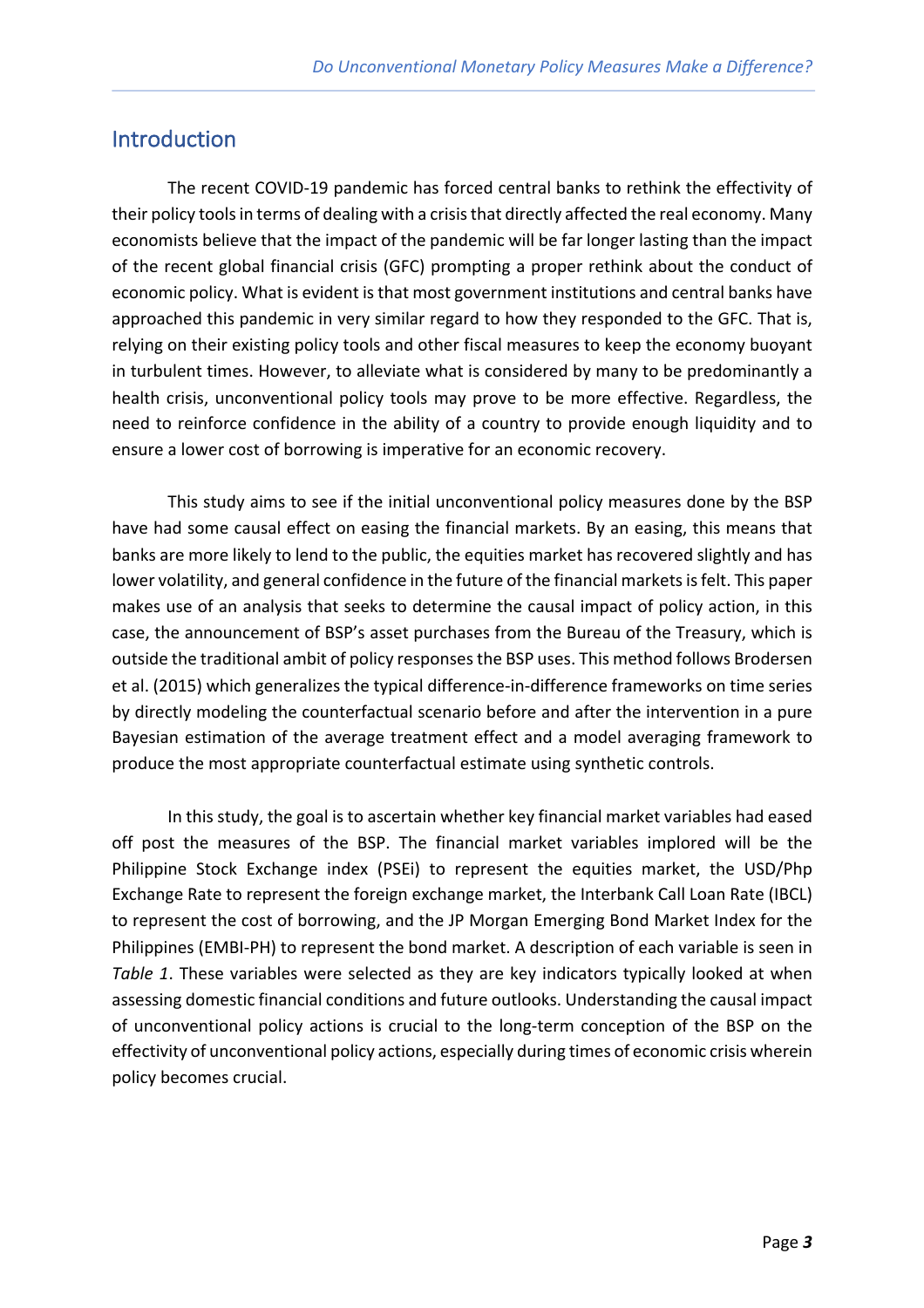| <b>Financial Market Variable</b>  | Description                                                     |
|-----------------------------------|-----------------------------------------------------------------|
|                                   |                                                                 |
| <b>Daily Interbank</b>            | The IBCL, reported by the BSP, measures the rate at which       |
| <b>Call Loan Rate</b>             | banks lend to other banks and quasi-financial institutions. The |
| (IBCL)                            | higher the IBCL, the higher the rate of borrowing between       |
|                                   | banks which may serve as a proxy as to the borrowing rate in    |
|                                   | the economy.                                                    |
| <b>Philippine Stock Exchange</b>  | The PSE icomposite index measures the overall performance       |
| <b>Index</b>                      | of Philippine publicly traded firms inside the PSEi index. The  |
| (PSEi)                            | higher the closing price, the better the performance and        |
|                                   | outlook on Philippine publicly listed firms.                    |
| <b>US Dollar/ Philippine Peso</b> | The USD/Php exchange rate measures the value of the US          |
| <b>Exchange Rate</b>              | Dollar converted to Philippine peso at a given time. If the     |
|                                   | value is higher, it suggests that the Peso is depreciating      |
|                                   | against the dollar. The converse implies that the Peso is       |
|                                   | appreciating when the value is lower.                           |
| J.P. Morgan Emerging              | The JP Morgan EMBI for the Philippines measures the return      |
| <b>Market Bond Index</b>          | performance of international government or corporate bonds      |
| (Philippines)                     | which originate from emerging market economies. The higher      |
|                                   | the EMBI, the higher the expected return performance of         |
|                                   | these types of bonds.                                           |
| Table 1. Variable Descriptions    |                                                                 |

The paper is divided as follows. The second section gives a brief overview of the methodology used which follows the state-space Bayesian formulation of Brodersen et al. (2015). This starts by introducing the model, the covariates used, and some time-series factors that are accounted for. The third section discusses the results obtained from each variable and the key takeaways obtained from the causal impact simulation. The last section concludes the paper and gives policy recommendations.

# Methodology

This paper uses a diffusion-regression state-space model akin to the specification of Brodersen et al. (2015) in measuring the causal impact of the BSP's asset purchases on key economic variables. This methodology allows for the quantification of a counterfactual estimate in a synthetic control environment which estimates the value that variables would take had no asset purchase policy been implemented by the BSP. The section starts with an overview of measuring the causal impact and the traditional methods that have been used to estimate this. A discussion on how the approach is modified for use in this study follows as well as the structure of the model employed.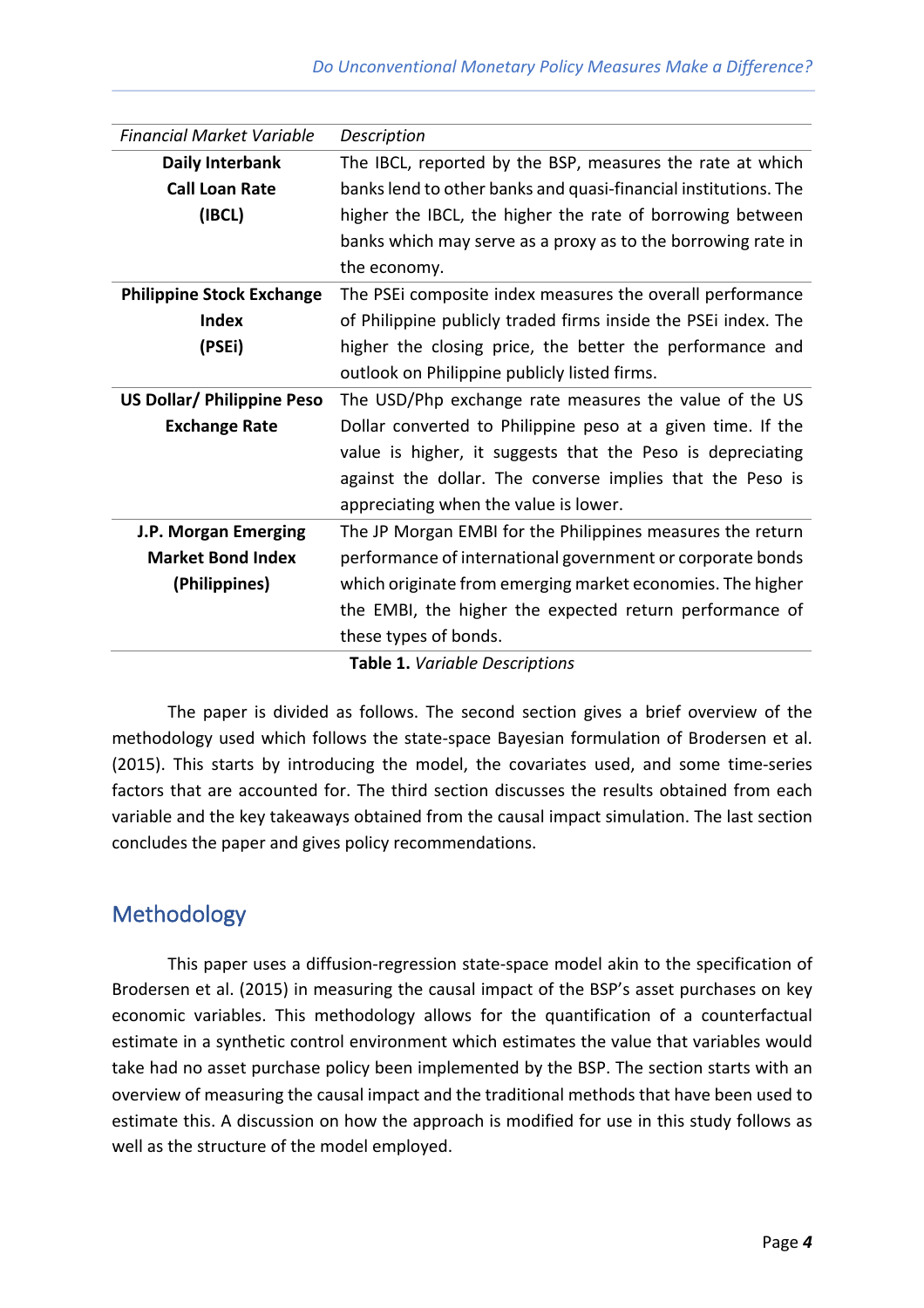#### Conventional Causality Estimation

Determining the causal impact of any policy is difficult econometrically to estimate but serves as a valuable indicator for the effectiveness of a particular policy decision. Traditionally, causal impact estimates are obtained through the use of randomized control trials (RCTs) or randomized experiments as those used in studies by Duflo (2007, 2009) and Banerjee (2009). In these studies, through the use of randomization and a controlled setting, the potential outcomes can be properly estimated and the average treatment effect, which is often regarded as the causal impact of an intervention. While this method is commonplace in estimating causal impact, the applicability of the methodology in the context of central bank policies is difficult<sup>1</sup>. Moreover, the method is usually applied in the context of panel data and not on a purely time series implementation.

Other studies employ the use of a Difference in Difference (DID) framework. However, the DID framework is deficient in a time series setting and has a couple of inherent limitations. The limitations raised by Brodersen et al. (2015) include the static-ness of the regression model which assumes that the data is identically and independently distributed, the focus on only two inherent periods (pre and post-treatment), and the way synthetic controls have been constructed for DID implementations on purely time series data<sup>2</sup>. To overcome the limitations of the DID framework, a state-space model with a highly flexible regression component may be utilized to explain the temporal evolution of an observed outcome.

#### Constructing the Counterfactual

In constructing a counterfactual, Brodersen et al. (2015) referred to the creation of synthetic controls akin to Abadie, Diamond, and Hainmueller (2010). A synthetic control is formulated by grouping candidate predictor variables into a single synthetic control. In selecting the candidate predictor variables, the main consideration should be the predictive power of the series before the intervention being measured. Moreover, the candidate predictor variable, henceforth known as covariates, should not be affected by the treatment assignment. In the case of this study, the covariates should not be affected by the BSP's asset purchases. While the basis of the selection is on pre-treatment characteristics, the value in their use lies in their behavior post-treatment in estimating the counterfactual. For this study, the Chicago Board of Equities Exchange VIX index and the US 10 Year Bond yield are used as covariates. This is because the trend of all the variables should be roughly similar preintervention when the market was at the status quo and no major effects from COVID had affected the financial markets. Post-intervention, we can rationalize that the BSP's asset purchases had no impact on these covariates due to the relative size of the Philippine market

<sup>&</sup>lt;sup>1</sup> There are ethical considerations, difficulties in controlling for unobservable events, and violations in the stable unit treatment value assumption.

<sup>2</sup> Strategies are listed in Brodersen et al. (2015) include Abadie, Diamond, and Hainmueller (2010), and Abadie and Gardeazabal (2003).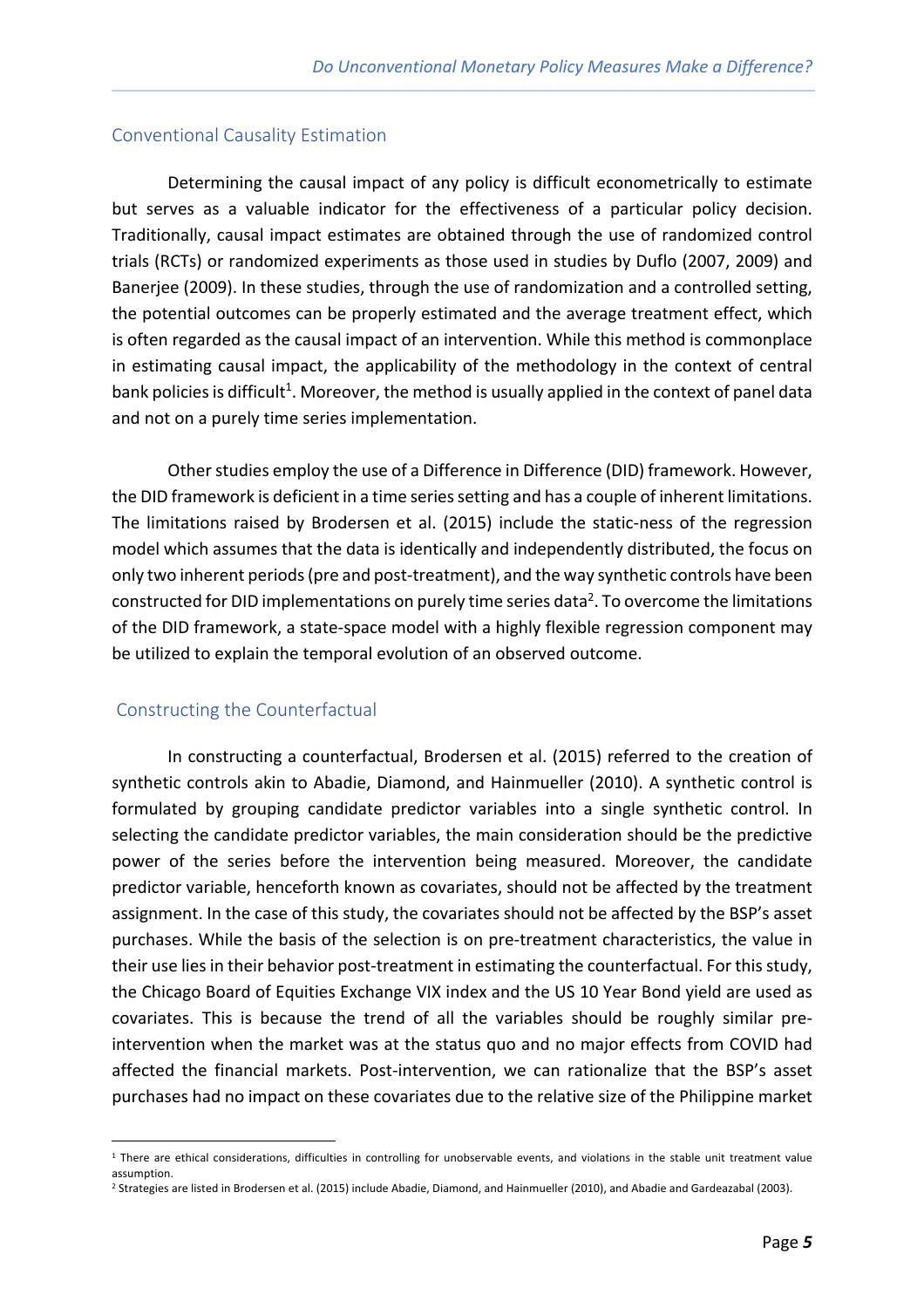and its significance to affect US financial markets. Moreover, the responses of the BSP were generally earlier than the US FED as the spike in cases for the US happened later than that of the Philippines for the sample period in review.

### Model Formulation

The static state-space model can be defined into a pair of equations as in Brodersen et al. (2015). These equations are the observation equation *(Equation 1)* and the state equation *(Equation 2)*.

$$
Y_t = Z_t' \alpha_t + u_t \tag{1}
$$

$$
\alpha_{t+1} = T_t \alpha_t + R_t \eta_t \tag{2}
$$

The observed values of the financial market variables  $Y_t$  where  $t = 1, ..., T$  can be modeled as the result of a hidden state (not yet realized) in addition to some error term. The state coefficient $\alpha_t$  contains a local level  $\mu_t$ , and local linear trend  $\delta_t$ , and the covariates which can affect the observed values contemporaneously<sup>3</sup>. The regression component of the state space model must enable the estimation of synthetic counterfactual predictions. Ensuring this assumption is met requires that the treatment being observed does not affect the covariates being used, otherwise a risk of overestimation or underestimation is highly probable.

Ensuring that covariates are unaffected by the treatment assignment is important to be able to estimate a representative counterfactual. In this specific approach, the traditional way of incorporating covariates in the model is by including it as some linear term  $Z_t$  through the use of linear regression. This is written in state-space form as  $Z_t = \beta' x_t$  where  $\alpha_t = 1$ . In this format, the covariates are assumed to be contemporaneous which suggests that the current model cannot infer on a potential lag between the series that was "treated" and that which was not. That contemporaneous assumption is relatively believable in our study as the effects of COVID on the financial markets have roughly been the same across the global financial markets with all experiencing huge declines at roughly similar periods.

In a fully Bayesian approach, the inference of posterior expectations can be done by first simulating draws of the model parameters and the state vector  $\alpha$  contingent on observed data in the training period. After this, the posterior simulations are used to derive the posterior predictive distribution which is given as  $P(\tilde{Y}_{n+1:m}|Y_{t:n})$  over the counterfactual series which is  $\tilde{Y}_{t+1:T+h}$  contingent upon the observed series  $Y_{t:n}$ . Note that this is the observed series prior to the intervention at time  $n$ . Subsequent periods after the intervention denote periods  $n + 1$  until m. Using these posterior samples, the pointwise impact which is

<sup>&</sup>lt;sup>3</sup> A detailed discussion of the methodology is in Brodersen et al. (2015)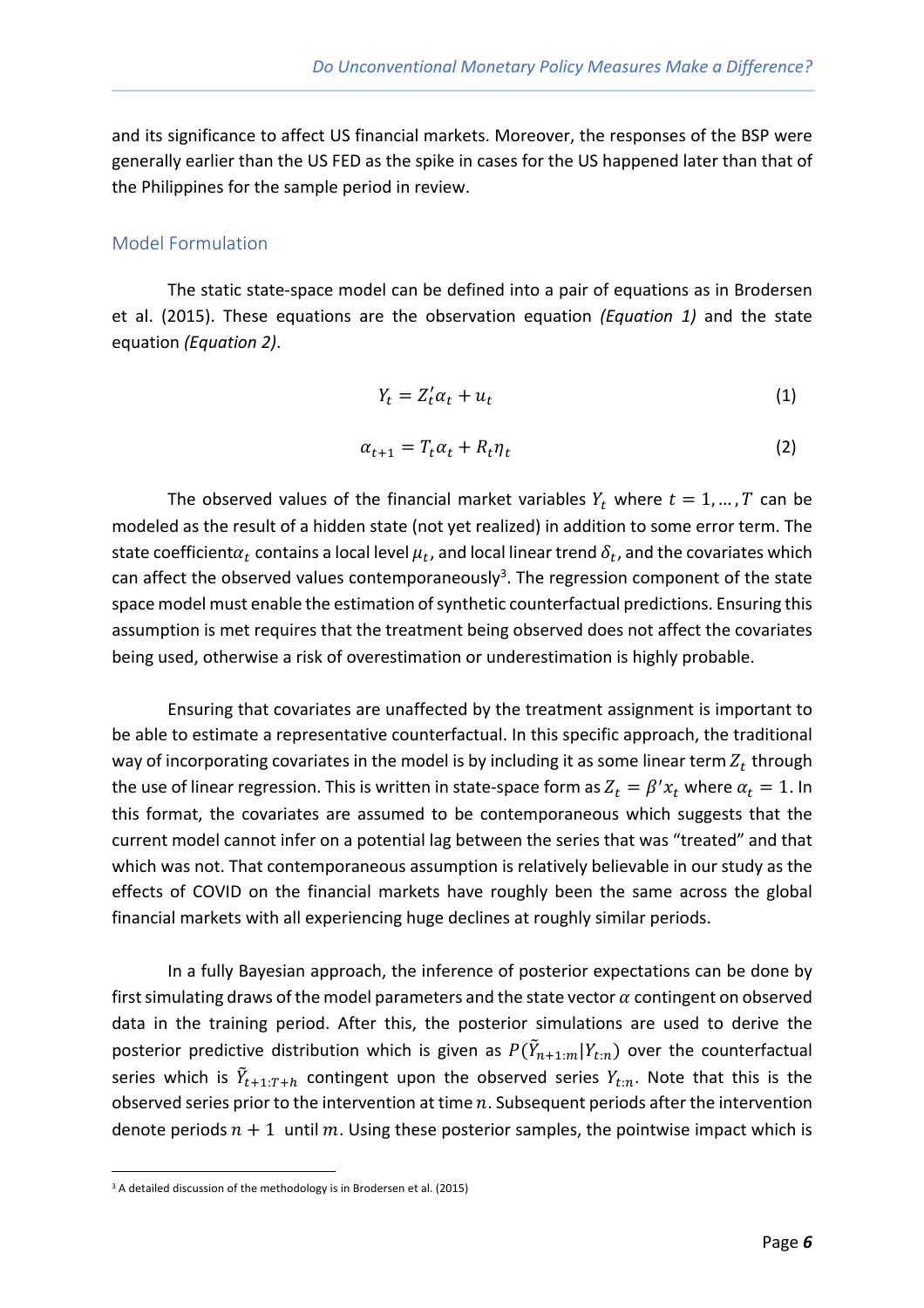$Y_t - \widetilde{Y}_t$  can be obtained for all t. The respective samples for the posterior predictive distribution over the counterfactual can be used to obtain samples from the causal effect from the posterior distribution. This is given in *Equation 3*. In this equation, each sample draw  $\tau$  can have an impact estimate  $\gamma_t$  which is the difference between the observed value and the counterfactual value.

$$
\gamma_t^{\tau} = Y_t - \widetilde{Y}_t^{\tau} \tag{3}
$$

Note that this difference corresponding to the impact estimate is obtained for all periods from  $n + 1$  or after the intervention had taken place until time m which is the last period of the intervention sample.

## Results and Discussion

This section discusses the results from the causal impact estimations done on the financial market variables. Each causal impact estimation is discussed with underlying reasons as to the results discussed. The section concludes with a summary table highlighting key results leading up to potential policy responses that could be taken in light of these results.

## On the Interbank Call Loan Rate

The Interbank Call Loan Rate is the rate at which banks borrow and lend in the Interbank Call Loan market. In general, this follows the policy rate set by the BSP closely and an increase or decrease in the rate generally reflects fluctuations on the willingness of banks to lend out funds to consumers.



**Figure 1.** *Causal Impact on the Interbank Call Loan Rate*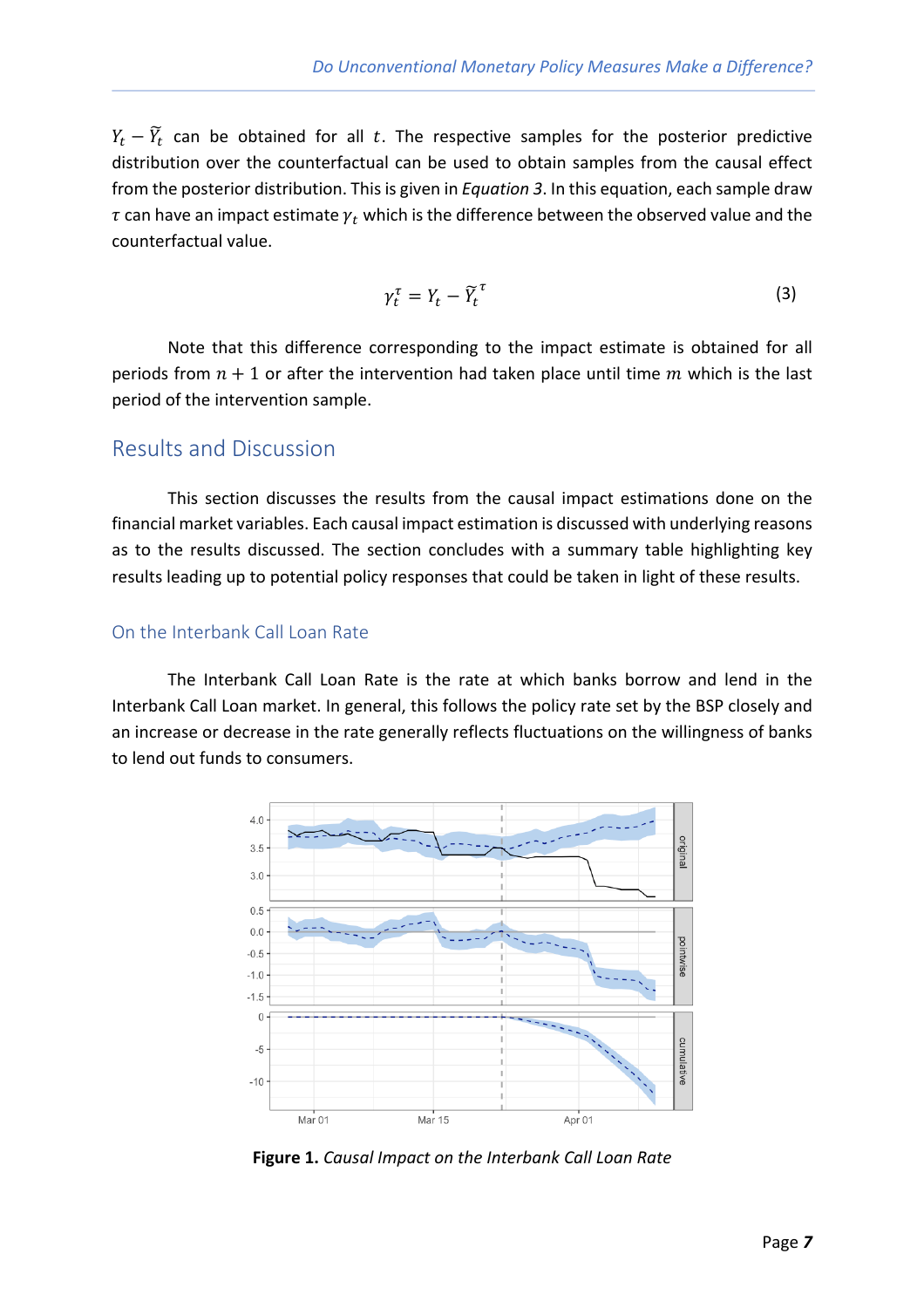In *Figure 1*, the causal impact of the BSP's asset purchases can be seen. The figure has three panes, namely, (1) original, (2) pointwise, and (3) cumulative. The study is only concerned with the first two panes as the third pane is non-sensical for rate reductions.

In the original pane, both the actual series in black and the estimated counterfactual of the series in the dashed blue line are shown. The counterfactual the forecasted value that the IBCL would have taken had the BSP not done the asset purchases from the Bureau of the Treasury. In the second pane, which is the pointwise series, the general trajectory, and the fall of the BCL post the asset purchases can be observed. First, it is easy to see that the general appearance of the observed series and the synthetic counterfactual are similar preintervention. Second, during the post-intervention period, the IBCL had an average value of 3.07. By contrast, in the absence of an intervention, an expected average response of  $3.75<sup>4</sup>$ was realized. Subtracting this prediction from the observed response yields an estimate of the causal effect the intervention had on the response variable. This effect is -0.68 suggests a reduction of about 68 basis points in the IBCL. The above results are given in terms of absolute numbers. In relative terms, the response variable showed a decrease of -18%<sup>5</sup>. This means that the negative effect observed during the intervention period is statistically significant. Third, the probability of obtaining this effect by chance is very small<sup>6</sup>. This means the causal effect can be considered statistically significant.

The significant decline in the IBCL suggests that the policy measure of the BSP was able to lower borrowing rates, likely easing domestic liquidity concerns and giving reassurances that there will be enough money to accommodate lending and borrowing even in a pandemic.

## On the Philippine Stock Exchange

The equities market was severely affected by the pandemic as supply-side shocks amplified by demand-side restrictions caused stocks to plunge. As the quarantine restrictions came in, the stocks were battered as the short-term outlook of publicly listed firms were not optimistic as cases kept increasing. Interestingly, the equities markets across different countries in South East Asia generally followed a similar trend with most markets diving on the onset of quarantine restrictions and rebounding modestly after the fact.

In *Figure 2*, the causal impact of the policy intervention of the PSEi is shown. The effect is counterintuitive to what was expected and was not statistically significant based on the estimation.

<sup>4</sup> The 95% interval of this counterfactual prediction is [3.66, 3.84].

<sup>5</sup> The 95% interval of this percentage is [-20%, -16%].

<sup>6</sup> Bayesian one-sided tail-area probability p = 0.001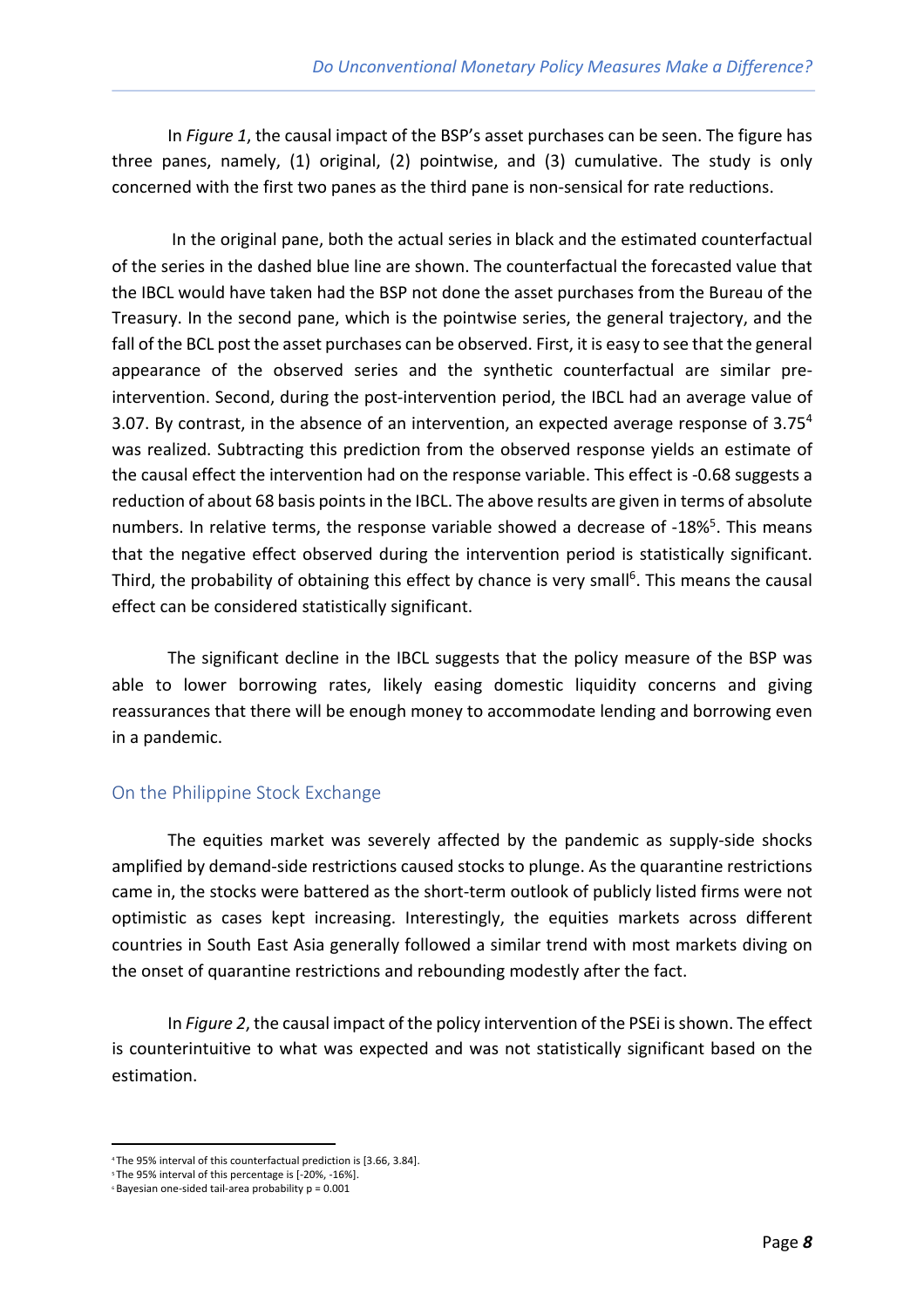

**Figure 2.** *Causal Impact on the PSEi Composite Index*

During the post-intervention period, the response variable had an average value of approximately 5,590. By contrast, in the absence of an intervention, we would have expected an average response of 6,800<sup>7</sup>. Subtracting this prediction from the observed response yields an estimate of the causal effect the intervention had on the response variable. This estimated effect is a reduction of 1,210 in the PSEi composite index. In relative terms, the response variable showed a decrease of -18%<sup>8</sup>.

The decline in the PSEi post the intervention is likely due to the prolonged lockdown which has had a considerable impact on the equities market. While the BSP's policy is indirectly supported for the equities market, it is not the direct solution as it will not alter how quarantine conditions affecting the demand and supply side. This is likely the reason as to why the overall effect on the equities market had been insignificant.

## On the Foreign Exchange Rate

The Philippines, during the height of the pandemic, stuck to a relatively status quo exchange rate management system which is largely market-determined. In the same period, the government had been stocking up on loans, generally from foreign agencies denominated in US dollars. While most ASEAN nations experienced a depreciation vis-à-vis the US dollar, the Peso appreciated for the most part.

<sup>7</sup> The 95% interval of this counterfactual prediction is [6.52K, 7.08K].

<sup>8</sup> The 95% interval of this percentage is [-22%, -14%]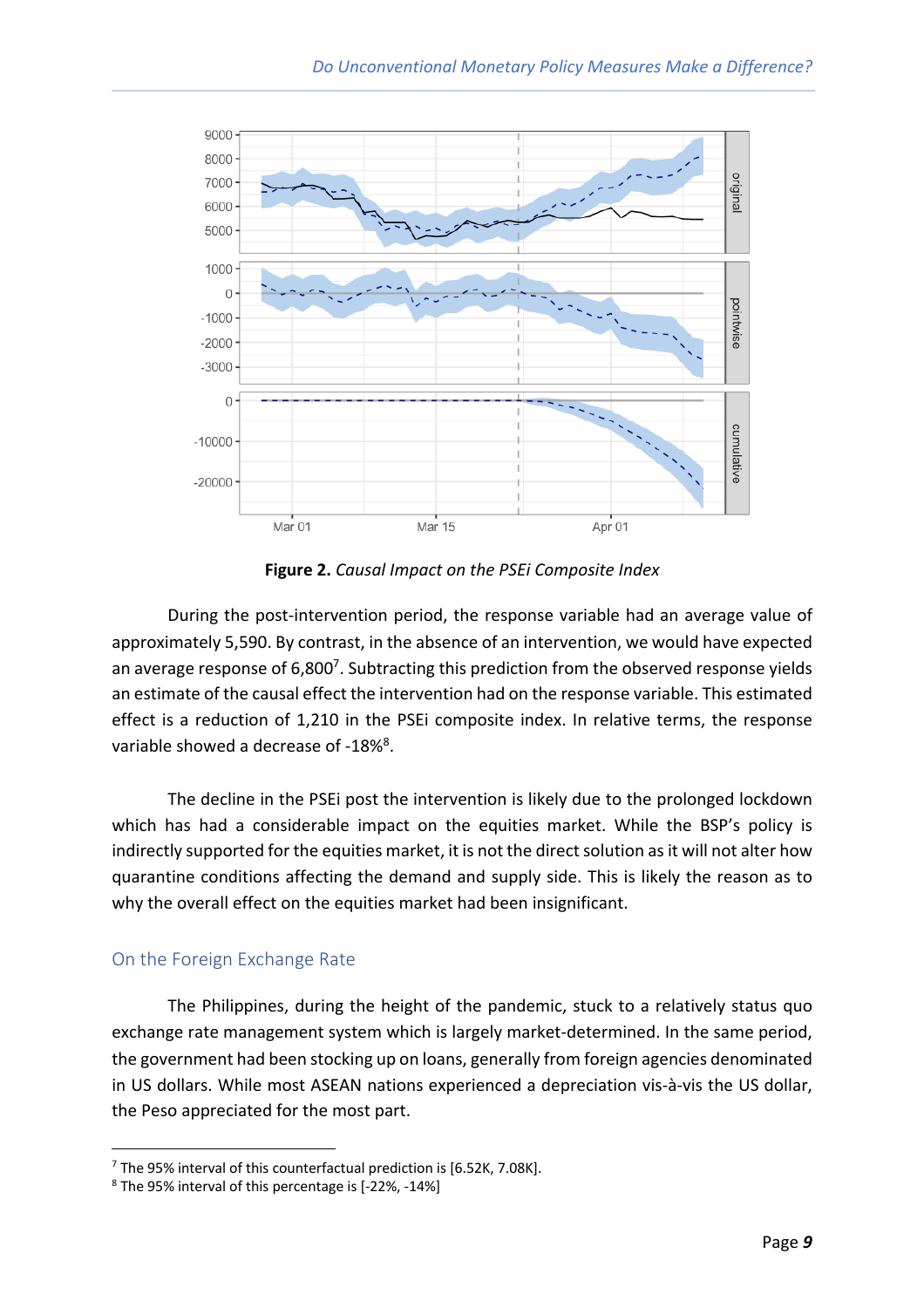

**Figure 3.** *Causal Impact on the Exchange Rate*

During the post-intervention period, the exchange rate had an average value was pegged at approximately Php 50.70/\$1. In the absence of an intervention, we would have expected an average response of Php 51.00/\$1<sup>9</sup>. Subtracting this prediction from the observed response yields an estimate of the causal effect the intervention had on the response variable. This average treatment effect is a decline of Php 0.29. In relative terms, the exchange rate showed a decrease of -1%.

This means that, although it may look as though the intervention has exerted a negative effect on the response variable when considering the intervention period as a whole, this effect is not statistically significant, and so cannot be meaningfully interpreted. For one, the estimated impact lies on both positive and negative ends of the confidence interval which suggests that the impact is minuscule at best or may take a positive or negative sign. The apparent effect could be the result of random fluctuations that are unrelated to the intervention. This appreciation of the Philippine peso would likely be due to factors outside the BSP's asset purchases such as the exchange rate management, treasury management and operations, and other monetary operations not part of the unconventional policy being evaluate $d^{10}$ .

<sup>&</sup>lt;sup>9</sup> The 95% interval of this counterfactual prediction is [50.46, 51.39].

 $10$  This is generally the case when the intervention period is too short to distinguish the signal from the noise.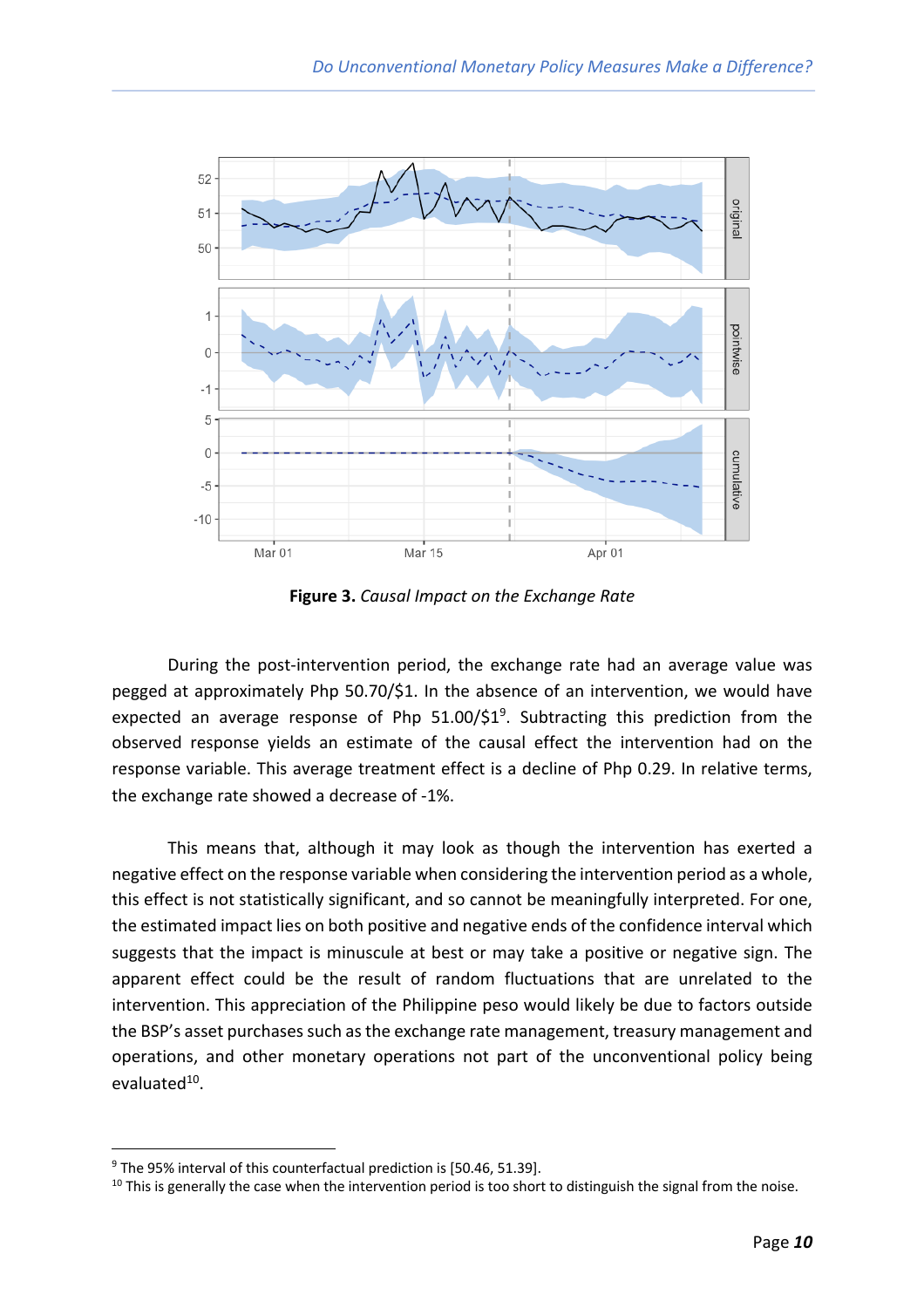### On the Emerging Market Bond Index

At the height of the pandemic, government yields, especially in emerging markets, decline significantly as investors fled to safer shores. As risk appetite quelled amid growing uncertainty, long term government bond yields continued to decline as investors reallocated investments to shorter-term bonds and safer bond territories.



**Figure 4.** *Causal Impact on the Emerging Market Bond Index for the Philippines*

After the implementation of the policy, the EMBI-PH had an average value of approximately 189.72 basis points. By contrast, in the absence of an intervention, the expected average value of the EMBI was 115.06<sup>11</sup>. This suggests that the impact of the asset purchases is 74.67 basis points. In relative terms, the response variable showed an increase of 65 percent<sup>12</sup>. This positive response was expected as central bank actions to quell financial market fears and domestic liquidity concerns may potentially ease investors' risk aversion and prompt them to retain current bond holdings and not to vacate emerging market bonds over more developed economy offerings.

It was also deduced that the positive effect observed during the intervention period is statistically significant and unlikely to be due to random fluctuations. The probability of obtaining this effect by chance is very small<sup>13</sup> which means the causal effect can be considered statistically significant.

<sup>&</sup>lt;sup>11</sup> The 95% interval of this counterfactual prediction is [92.03, 137.26]

<sup>&</sup>lt;sup>12</sup> The 95% interval is at 46 percent and 84 percent

 $13$  Bayesian one-sided tail-area probability  $p = 0.001$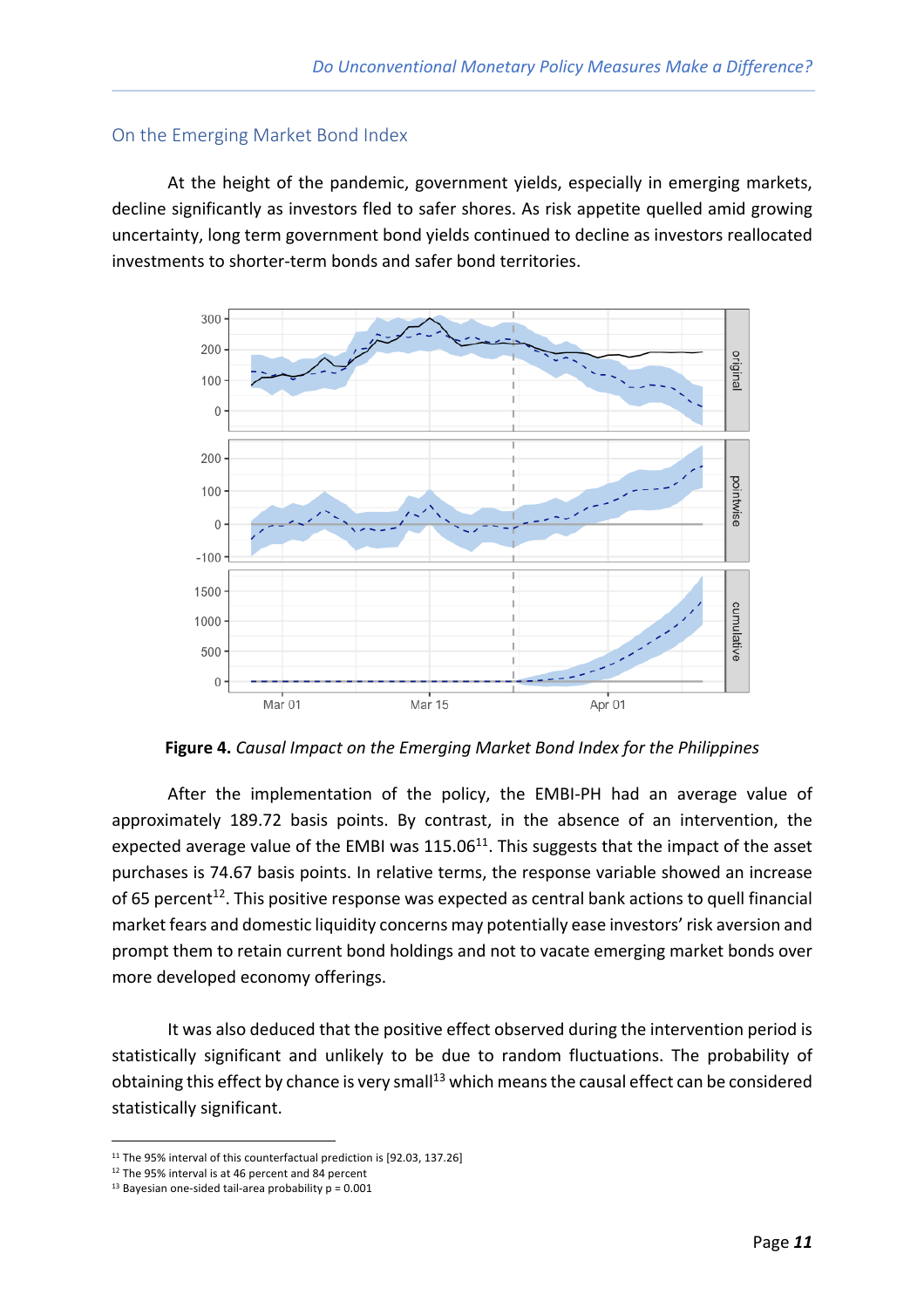## Conclusion and Recommendations

Ascertaining the impact of unconventional monetary policy is crucial in the debate over the formulation of monetary policy, especially during unprecedented times. While it is clear that the BSP's approach to achieving its mandates may still be mostly due to its main policy responses, it is clear that the unconventional monetary policy moves done by local bourse was able to ease some financial market uncertainty.

With the financial market variables under consideration, there is empirical evidence as to the causal impact of the BSP's asset purchases on the bond market and the interbank call loan market. It appears that the unconventional policy action was able to lower rates in the interbank call loan market suggesting a reduced cost of borrowing and an easing up of the initial tightening of market rates due to liquidity concerns. Similarly, the bond market, as measured by the EMBI, increased post the asset purchases suggesting an increase in the returns performance of Philippine bonds and a quelling of investor risk aversion towards emerging market fixed income securities. On the flipside, no statistical causal impact was seen in the equities and FX market, owing primarily to the reliance of these indicators on supplyside factors and trade which may not be directly addressed by the unconventional policy.

Overall, the conduct of unconventional monetary policy is important, and understanding what specific benefits these policies could end up doing is crucial during crisis periods in achieving the BSPs core mandates. To be able to conduct unconventional monetary policy, the central bank must have the leeway to be able to execute certain provisions that may have certain requirements.

*Strengthening Macroeconomic Buffers and Fundamentals.* While not directly an unconventional monetary policy, having ample macroeconomic buffers may allow the undertaking of larger-scale unconventional monetary policies which could prove to be useful in easing financial market concerns during crisis periods.

*Developing an Unconventional Monetary Policy Strategy Framework.* Similar to actions being done towards Macroprudential Policy and the monitoring of systemic risks, central banks should explore the possible unconventional monetary policies that could be implemented should the need arise. While the need for unconventional policy hasn't been in the spotlight due to lack of necessity, the recent pandemic has forced a rethink of the policy tools within the ambit of a central bank and the need to be prepared with an adequate policy response given the unique flexibility of central banks during crisis periods.